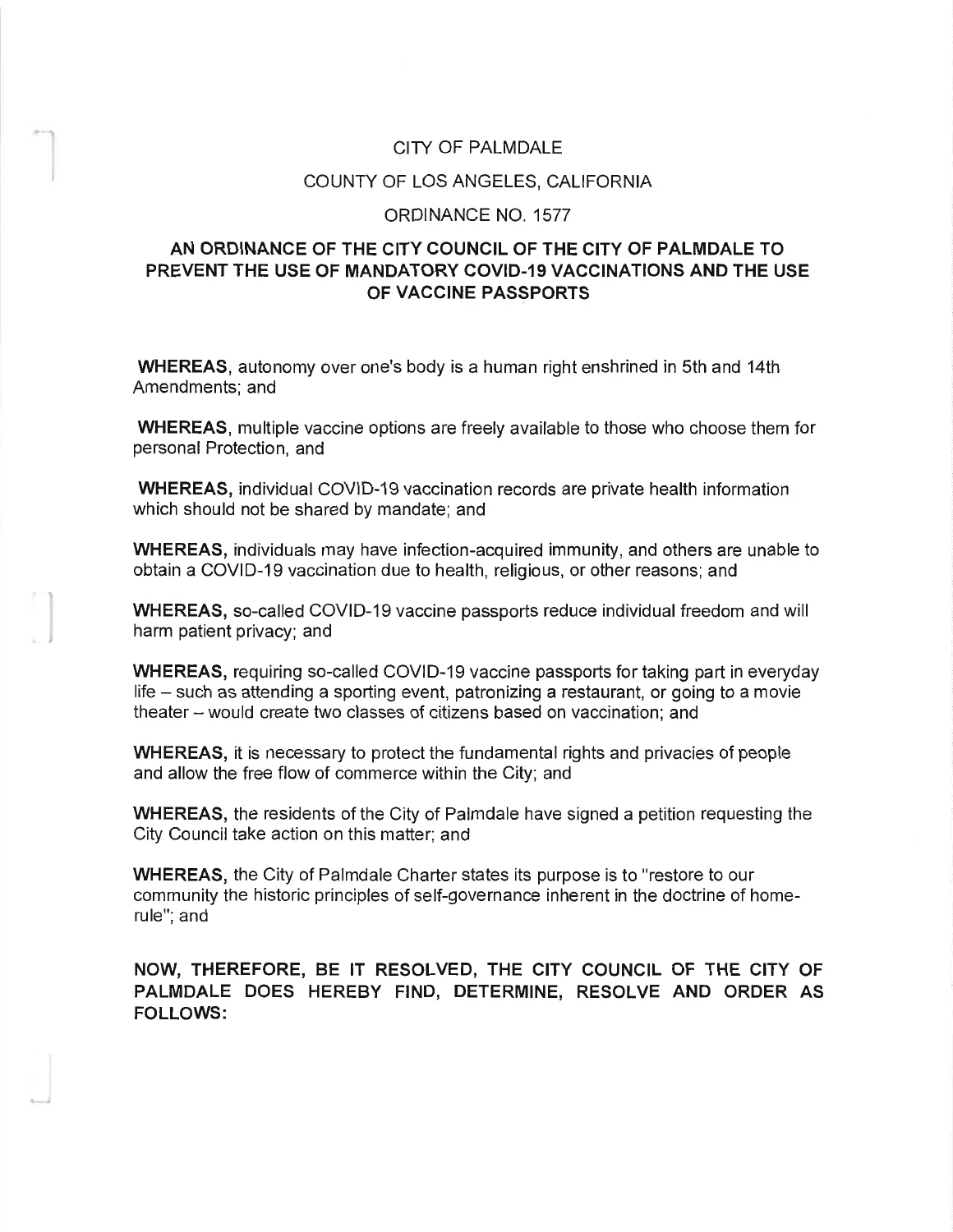**SECTION 1.** No Palmdale government entity, or its subdivisions, agents, or assigns shall be permitted to issue vaccine passports, vaccine passes, or other standardized documentation for the purpose of certifying an individual's COVID-19 vaccination status to a third party, or otherwise publish or share any individual's COVID-19 vaccination record or similar health information.

**SECTION** 2. Businesses in Palmdale are prohibited from requiring patrons or customers to provide any documentation certifying COVID-19 vaccination or posttransmission recovery to gain access to, entry upon, or service from the business.

**SECTION** 3. The City and all businesses in Palmdale shall not require the COVID-19 vaccination, regular COVID-19 testing or screening as a requirement of employment.

**SECTION 4.** All businesses must comply with this order to be eligible for permits, grants or contracts issued or funded through the City of Palmdale.

**SECTION 5.** Severability. If any section, subsection, subdivision, paragraph, sentence, clause or phrase in this Ordinance or any part thereof is for any reason held to be unconstitutional or invalid or ineffective by any court of competent jurisdiction, such decision shall not affect the validity or effectiveness of the remaining portions of this Ordinance or any part thereof. The City Council hereby declares that it would have passed each section, subsection, subdivision, paragraph, sentence, clause or phrase thereof irrespective of the fact that any one (1) or more subsections, subdivisions, paragraphs, sentences, clauses or phrases be declared unconstitutional, or invalid, or ineffective, provided the basic purposes of this Ordinance and the benefits to the City and the public are not substantially impaired.

**SECTION 6.** Certification. The City Clerk shall certify to the adoption of this Ordinance and shall cause this Ordinance to be published or posted as required by law.

**SECTION** 7. Effective Date. This Ordinance shall take effect 30 days after its adoption.

- $11<sup>t</sup>$ *I I I*
- 
- *I I I*
- *I I I*
- *I I I*
- *I I I*
- *I I I*
- *I I I*